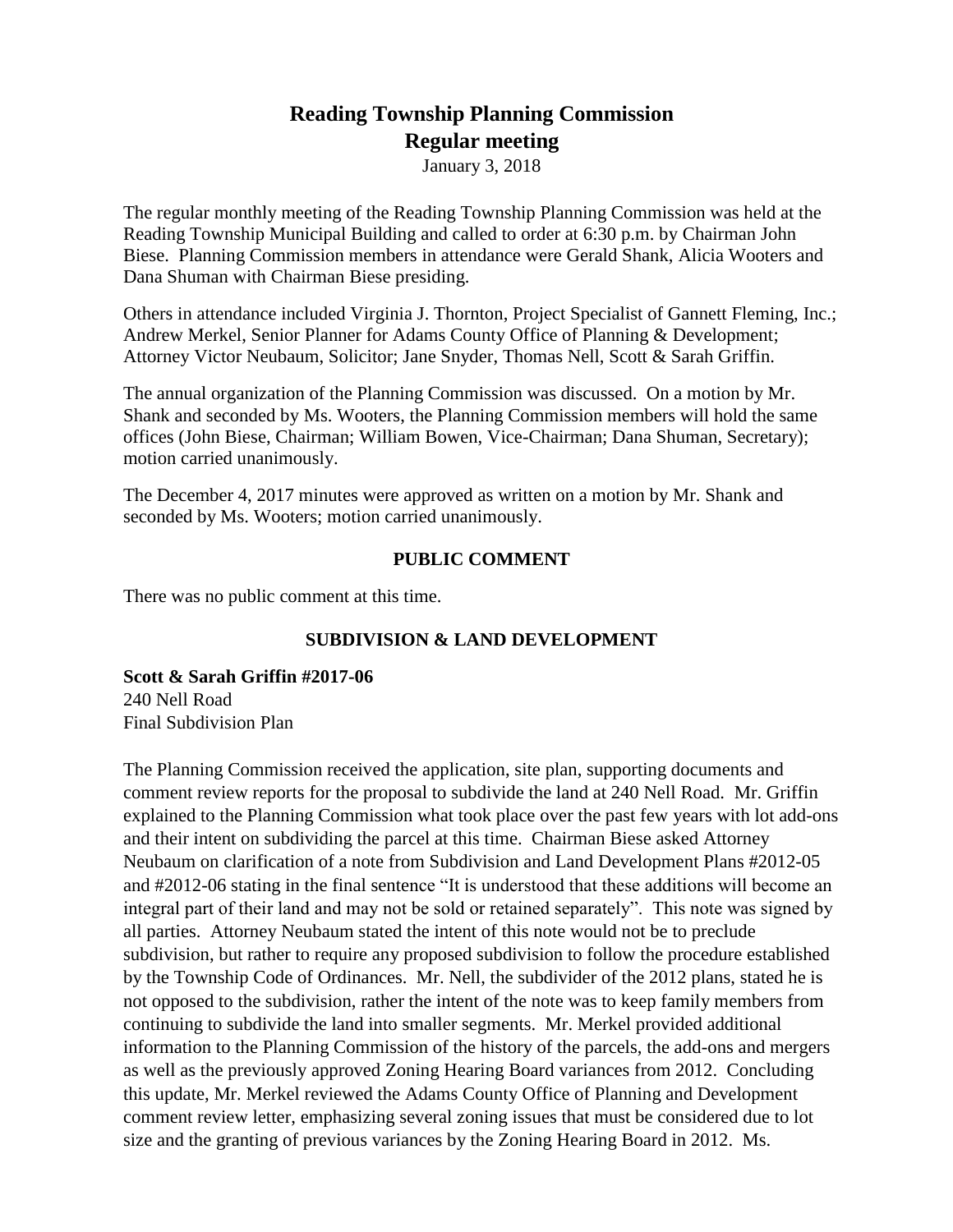Thornton reviewed the Engineers comment review report provided for the Planning Commission. After receiving input from all parties, and on a motion by Chairman Biese and a second by Mr. Shank, the Planning Commission has tabled Subdivision Plan #2017-06 pending the following items:

- 1. The applicant must request a variance before the Zoning Hearing Board for consideration due to the lot size issues listed in the Adams County Office of Planning and Development review letter. The Planning Commission will consider their decision in the subdivision review process at a future meeting.
- 2. A revised plan must be drafted addressing the issues presented at the meeting and as listed on all the comment review reports presented. These items include, but are not limited to: the size of tracts 1, 2, and 3 must be depicted, a table listing the number of lots available from the parent tract must be established, a table with the Adjusted Tract Area must be depicted, language concerning Zoning Hearing Board dates and decisions must be included.

The motion carried unanimously.

## **Jeffrey & Mary Ann Toot #2017-05**

320 Anthony Road Final Subdivision Plan

The Planning Commission received the DEP Non-Building Planning Waiver from Mr. Picarelli, Township Sewage Enforcement Officer, requesting the Township finalize the paperwork for this previously approved subdivision plan. On a motion by Ms. Shuman and a second by Mr. Shank, the Planning Commission has recommended Chairman Biese sign the DEP Non-Building Planning Waiver and proceed with obtaining a signature from the Board of Supervisors and subsequent filing with the Department of Environmental Protection.

## **ZONING HEARING**

No agenda items this month.

## **MISCELLANEOUS**

#### **Reading Township Code of Ordinances**

The Planning Commission received the following Ordinances from Attorney Neubaum: Ordinance 2018-01 amending section 15-301 regulating weight limits in Hampton Ordinance 2018-02 amending section 15-213 establishing erection of stop signs Ordinance 2018-03 vacating a portion of Old Log House Lane

On a motion by Ms. Shuman and a second by Mr. Shank, the Planning Commission has recommended the three Ordinance proceed to the Board of Supervisors for subsequent review and consideration for approval and enactment; motion carried unanimously.

## **Recreation Plan/Fee-in-lieu-of Presentation**

The Planning Commission received a Population Data and Projection specification sheet for Reading Township as prepared by the Adams County Office of Planning and Development.